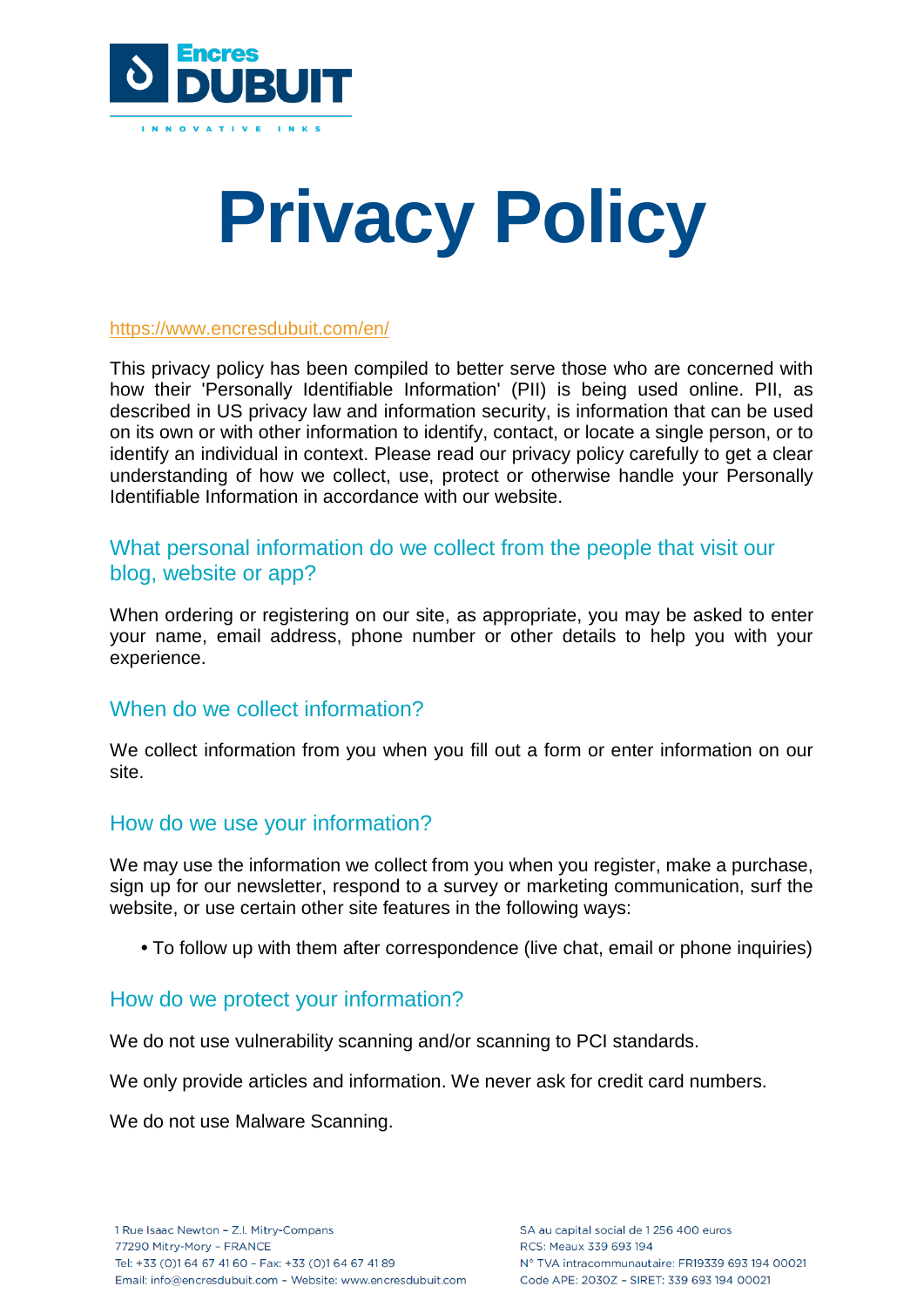

Your personal information is contained behind secured networks and is only accessible by a limited number of persons who have special access rights to such systems, and are required to keep the information confidential. In addition, all sensitive/credit information you supply is encrypted via Secure Socket Layer (SSL) technology.

We implement a variety of security measures when a user enters, submits, or accesses their information to maintain the safety of your personal information.

All transactions are processed through a gateway provider and are not stored or processed on our servers.

## Do we use 'cookies'?

Yes. Cookies are small files that a site or its service provider transfers to your computer's hard drive through your Web browser (if you allow) that enables the site's or service provider's systems to recognize your browser and capture and remember certain information. For instance, we use cookies to help us remember and process the items in your shopping cart. They are also used to help us understand your preferences based on previous or current site activity, which enables us to provide you with improved services. We also use cookies to help us compile aggregate data about site traffic and site interaction so that we can offer better site experiences and tools in the future.

## We use cookies to:

**•** Understand and save user's preferences for future visits.

**•** Compile aggregate data about site traffic and site interactions in order to offer better site experiences and tools in the future. We may also use trusted third-party services that track this information on our behalf.

You can choose to have your computer warn you each time a cookie is being sent, or you can choose to turn off all cookies. You do this through your browser settings. Since browser is a little different, look at your browser's Help Menu to learn the correct way to modify your cookies.

If you turn cookies off, it won't affect the user's experience.

## Third-party disclosure

We do not sell, trade, or otherwise transfer to outside parties your Personally Identifiable Information.

## Third-party links

We do not include or offer third-party products or services on our website.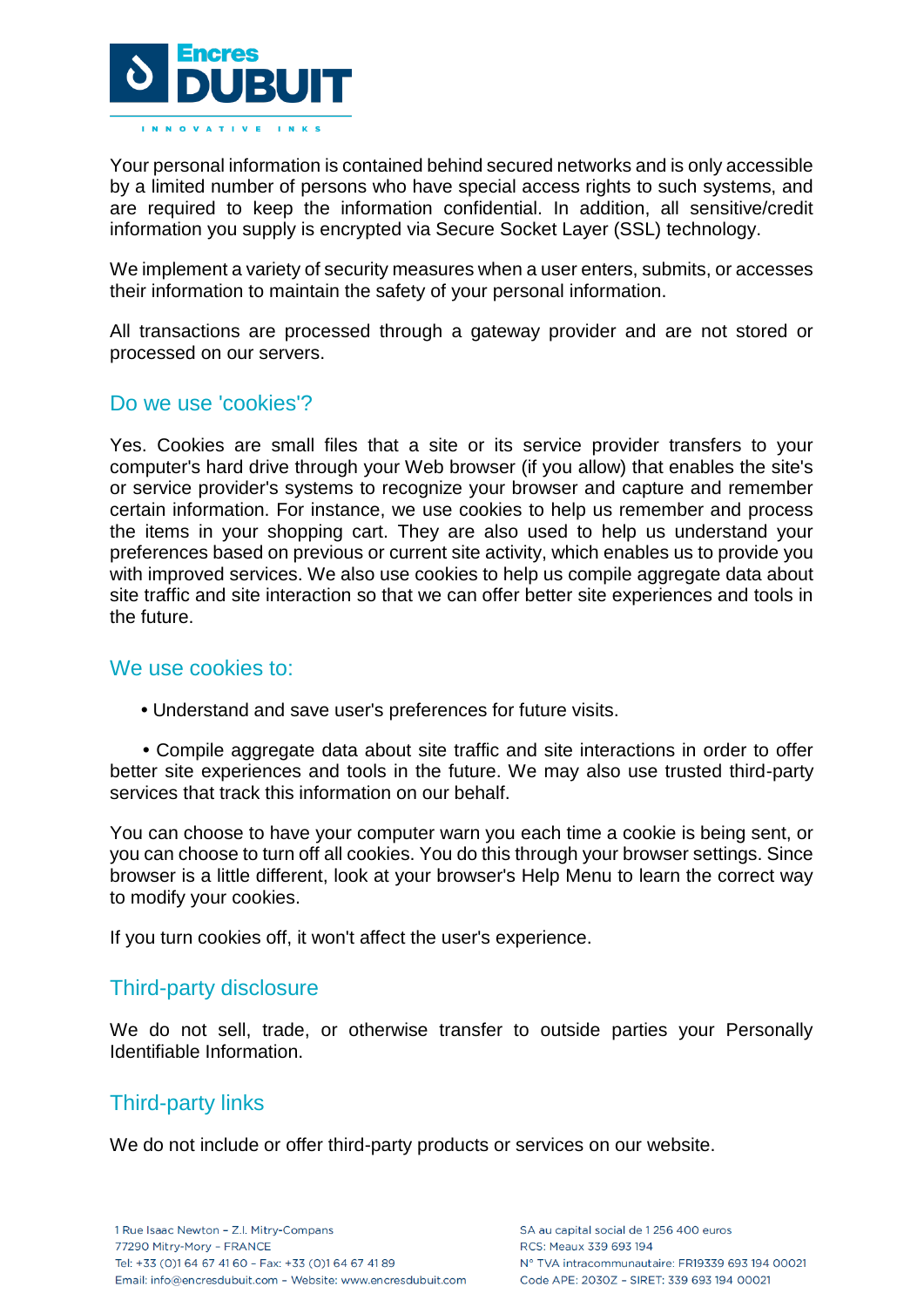

## **Google**

Google's advertising requirements can be summed up by Google's Advertising Principles. They are put in place to provide a positive experience for users. <https://support.google.com/adwordspolicy/answer/1316548?hl=en>

We use Google AdSense Advertising on our website.

Google, as a third-party vendor, uses cookies to serve ads on our site. Google's use of the DART cookie enables it to serve ads to our users based on previous visits to our site and other sites on the Internet. Users may opt-out of the use of the DART cookie by visiting the Google Ad and Content Network privacy policy.

## We have implemented the following:

**•** Google Display Network Impression Reporting

We, along with third-party vendors such as Google use first-party cookies (such as the Google Analytics cookies) and third-party cookies (such as the DoubleClick cookie) or other third-party identifiers together

We use them to compile data regarding user interactions to sell that data to interested parties.

## Opting out:

Users can set preferences for how Google advertises to you using the Google Ad Settings page. Alternatively, you can opt out by visiting the Network Advertising Initiative Opt Out page or by using the Google Analytics Opt Out Browser add on.

## California Online Privacy Protection Act

CalOPPA is the first state law in the nation to require commercial websites and online services to post a privacy policy. The law's reach stretches well beyond California to require any person or company in the United States (and conceivably the world) that operates websites collecting Personally Identifiable Information from California consumers to post a conspicuous privacy policy on its website stating exactly the information being collected and those individuals or companies with whom it is being shared. - See more at: [http://consumercal.org/california-online-privacy-protection-act](http://consumercal.org/california-online-privacy-protection-act-caloppa/#sthash.0FdRbT51.dpuf)[caloppa/#sthash.0FdRbT51.dpuf](http://consumercal.org/california-online-privacy-protection-act-caloppa/#sthash.0FdRbT51.dpuf)

## According to CalOPPA, we agree to the following:

Users can visit our site anonymously.

Once this privacy policy is created, we will add a link to it on our home page or as a minimum, on the first significant page after entering our website.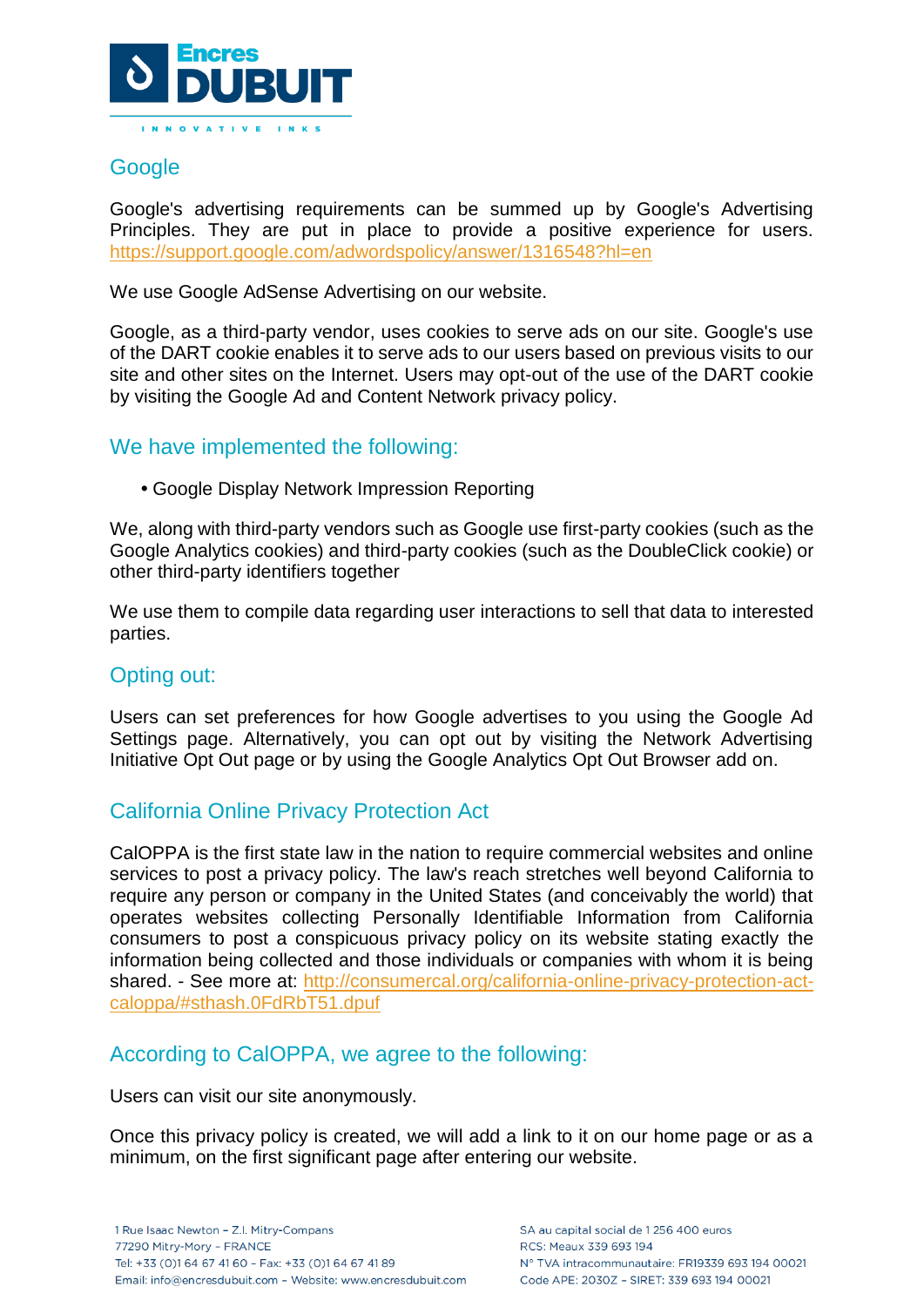

Our Privacy Policy link includes the word 'Privacy' and can easily be found on the page specified above.

You will be notified of any Privacy Policy changes:

**•** On our Privacy Policy Page

Can change your personal information:

**•** By emailing us

## How does our site handle Do Not Track signals?

We honor Do Not Track signals and Do Not Track, plant cookies, or use advertising when a Do Not Track (DNT) browser mechanism is in place.

## Does our site allow third-party behavioral tracking?

It's also important to note that we allow third-party behavioral tracking

## COPPA (Children Online Privacy Protection Act)

When it comes to the collection of personal information from children under the age of 13 years old, the Children's Online Privacy Protection Act (COPPA) puts parents in control. The Federal Trade Commission, United States' consumer protection agency, enforces the COPPA Rule, which spells out what operators of websites and online services must do to protect children's privacy and safety online.

We do not specifically market to children under the age of 13 years old.

Do we let third-parties, including ad networks or plug-ins collect PII from children under 13?

## Fair Information Practices

The Fair Information Practices Principles form the backbone of privacy law in the United States and the concepts they include have played a significant role in the development of data protection laws around the globe. Understanding the Fair Information Practice Principles and how they should be implemented is critical to comply with the various privacy laws that protect personal information.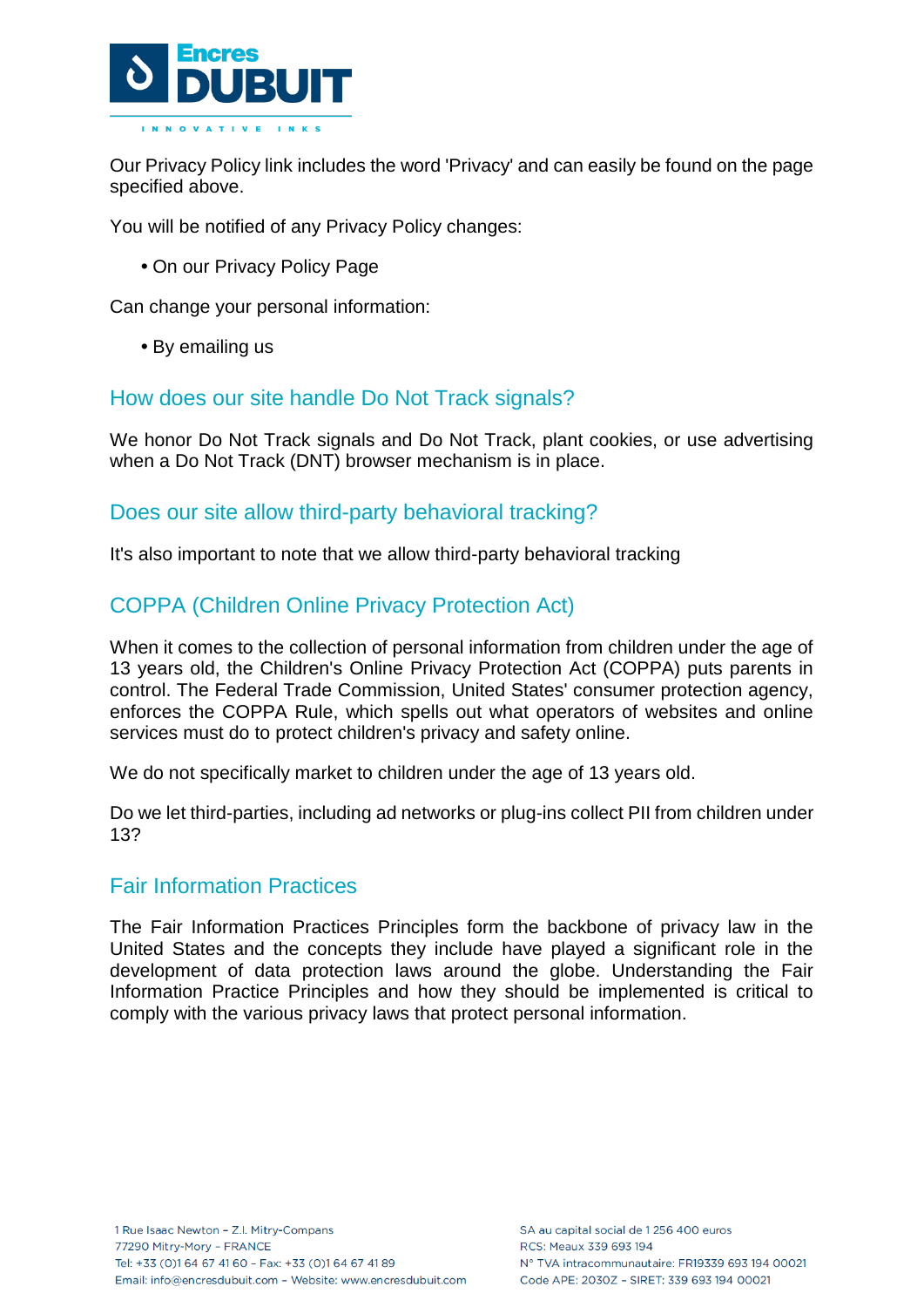

In order to be in line with Fair Information Practices we will take the following responsive action, should a data breach occur:

We will notify you via email

**•** Within 7 business days

We also agree to the Individual Redress Principle which requires that individuals have the right to legally pursue enforceable rights against data collectors and processors who fail to adhere to the law. This principle requires not only that individuals have enforceable rights against data users, but also that individuals have recourse to courts or government agencies to investigate and/or prosecute non-compliance by data processors.

## CAN SPAM Act

The CAN-SPAM Act is a law that sets the rules for commercial email, establishes requirements for commercial messages, gives recipients the right to have emails stopped from being sent to them, and spells out tough penalties for violations.

## We collect your email address in order to:

**•** Send information, respond to inquiries, and/or other requests or questions

## To be in accordance with CANSPAM, we agree to the following:

- **•** Not use false or misleading subjects or email addresses.
- **•** Identify the message as an advertisement in some reasonable way.
- **•** Include the physical address of our business or site headquarters.
- **•** Monitor third-party email marketing services for compliance, if one is used.
- **•** Honor opt-out/unsubscribe requests quickly.
- **•** Allow users to unsubscribe by using the link at the bottom of each email.

## If at any time you would like to unsubscribe from receiving future emails, you can email us at

[marketing@encresdubuit.com](mailto:marketing@encresdubuit.com) and we will promptly remove you from **ALL** correspondence.